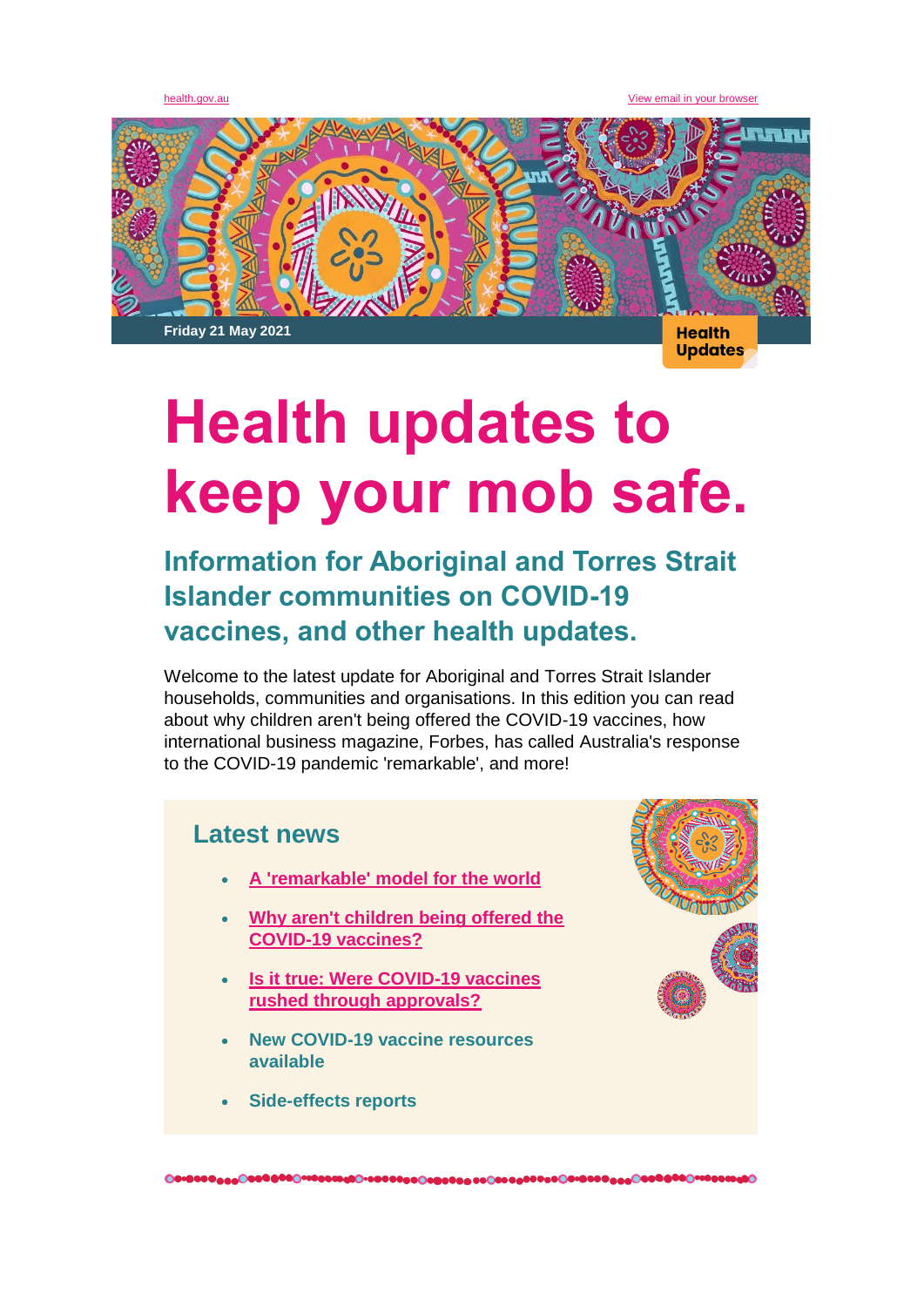#### **A 'remarkable' model for the world**

Since COVID-19 began, people from indigenous communities around the world have been disproportionately affected by COVID-19. However, in Australia, only 153 Aboriginal and/or Torres Strait Islander people have been infected by COVID-19, and thankfully none have died.

International business magazine, Forbes, has called this result 'remarkable'. [Read more on our website.](https://health.gov.au/news/newsletters/a-remarkable-model-for-the-world)



#### **Why aren't children being offered the vaccines?**

Currently, there are no COVID-19 vaccines approved for children under the age of 16 in Australia. This is because early clinical trials of new vaccines do not usually include children in them. However, new and expanded research is taking place around the world to investigate whether the vaccines are safe for children.

[Share this video of Dr Lucas de Toca,](https://www.health.gov.au/resources/videos/dr-lucas-de-toca-why-are-children-not-currently-able-to-receive-the-covid-19-vaccines) who explains how the Therapeutic Goods Administration is monitoring the results of these new trials, who may update their recommendations in the future.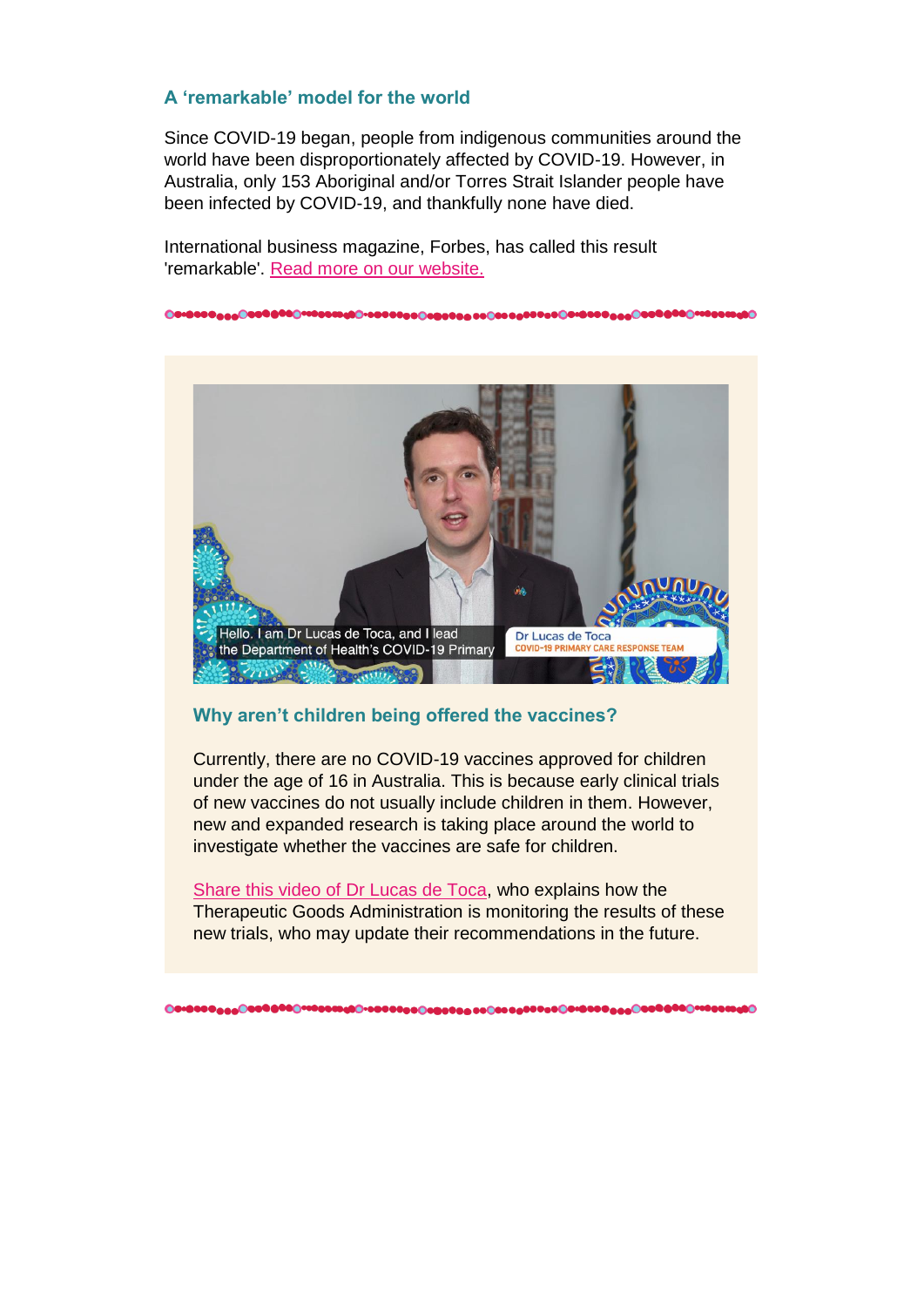

### **Were COVID-19 vaccines rushed through approvals?**

Australia has made a full assessment of the COVID-19 vaccines.

All vaccines need to pass an assessment for quality, safety and efficacy. This is the same process for all vaccines. No part of the process has been rushed.

[Read the full answer on the website.](https://www.health.gov.au/initiatives-and-programs/covid-19-vaccines/is-it-true/is-it-true-were-covid-19-vaccines-rushed-through-approvals-or-given-emergency-use-authorisations-in-australia)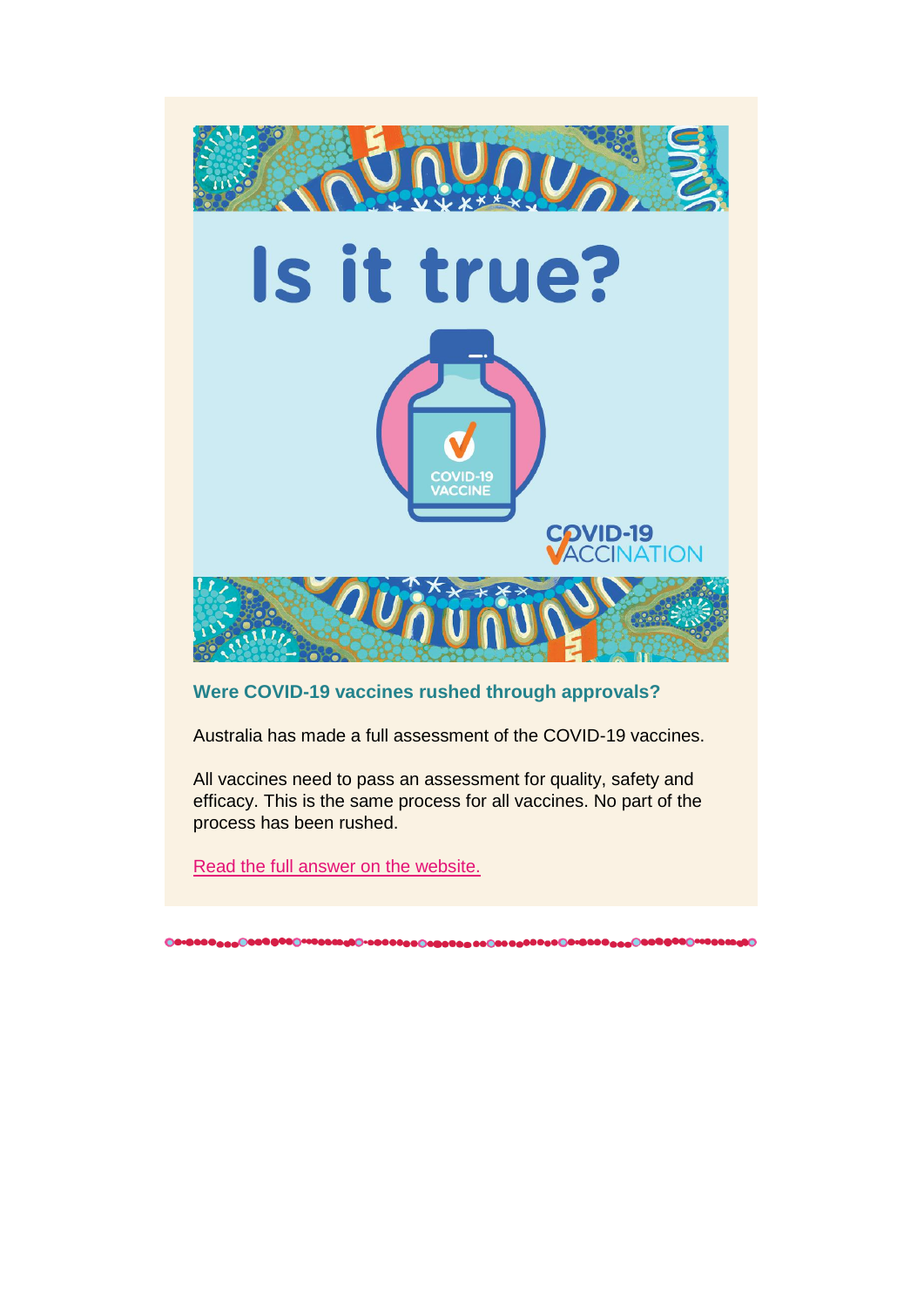

#### **New COVID-19 vaccine resources available**

Download and share the new COVID-19 vaccine resources available on the website. This includes [videos featuring James](https://www.health.gov.au/resources/videos/covid-19-vaccination-professor-james-ward-when-is-it-my-turn)  [Ward,](https://www.health.gov.au/resources/videos/covid-19-vaccination-professor-james-ward-when-is-it-my-turn) a [fact sheet on the side effects of the COVID-19 vaccines,](https://www.health.gov.au/resources/publications/side-effects-of-covid-19-vaccines-aboriginal-and-torres-strait-islander-peoples) and [updated handouts](https://www.health.gov.au/resources/publications/covid-19-vaccination-fact-sheet-aboriginal-torres-strait-islander-vaccine-providers) for ACCHO vaccine providers to distribute after vaccinations.

We also have two new videos addressing important questions about COVID-19 vaccines: [Why should I get vaccinated if I can still](https://health.govcms.gov.au/resources/videos/video-dr-lucas-de-toca-why-should-i-get-vaccinated-if-i-can-still-get-covid-19)  [get COVID-19?](https://health.govcms.gov.au/resources/videos/video-dr-lucas-de-toca-why-should-i-get-vaccinated-if-i-can-still-get-covid-19) and [Why do I have to give consent before having](https://health.govcms.gov.au/resources/videos/video-dr-lucas-de-toca-why-do-i-have-to-give-consent-before-having-my-covid-19-vaccine)  [my COVID-19 vaccine?](https://health.govcms.gov.au/resources/videos/video-dr-lucas-de-toca-why-do-i-have-to-give-consent-before-having-my-covid-19-vaccine)

#### **Side-effects reports**

Did you know that most people did not report any adverse reaction after their COVID-19 vaccination? According to the survey amongst almost 6,000 Aboriginal and Torres Strait Islander people, 62.6% reported no adverse reaction after their first dose of Pfizer, and about 43% after their first dose of AstraZeneca.

The most reported reaction after the Pfizer vaccine is soreness around where they had their injection. For AstraZeneca, the most reported reaction was feeling tired after getting their vaccine.

Read more about it on the [AusVaxSafety website.](https://www.ausvaxsafety.org.au/safety-data/covid-19-vaccines)